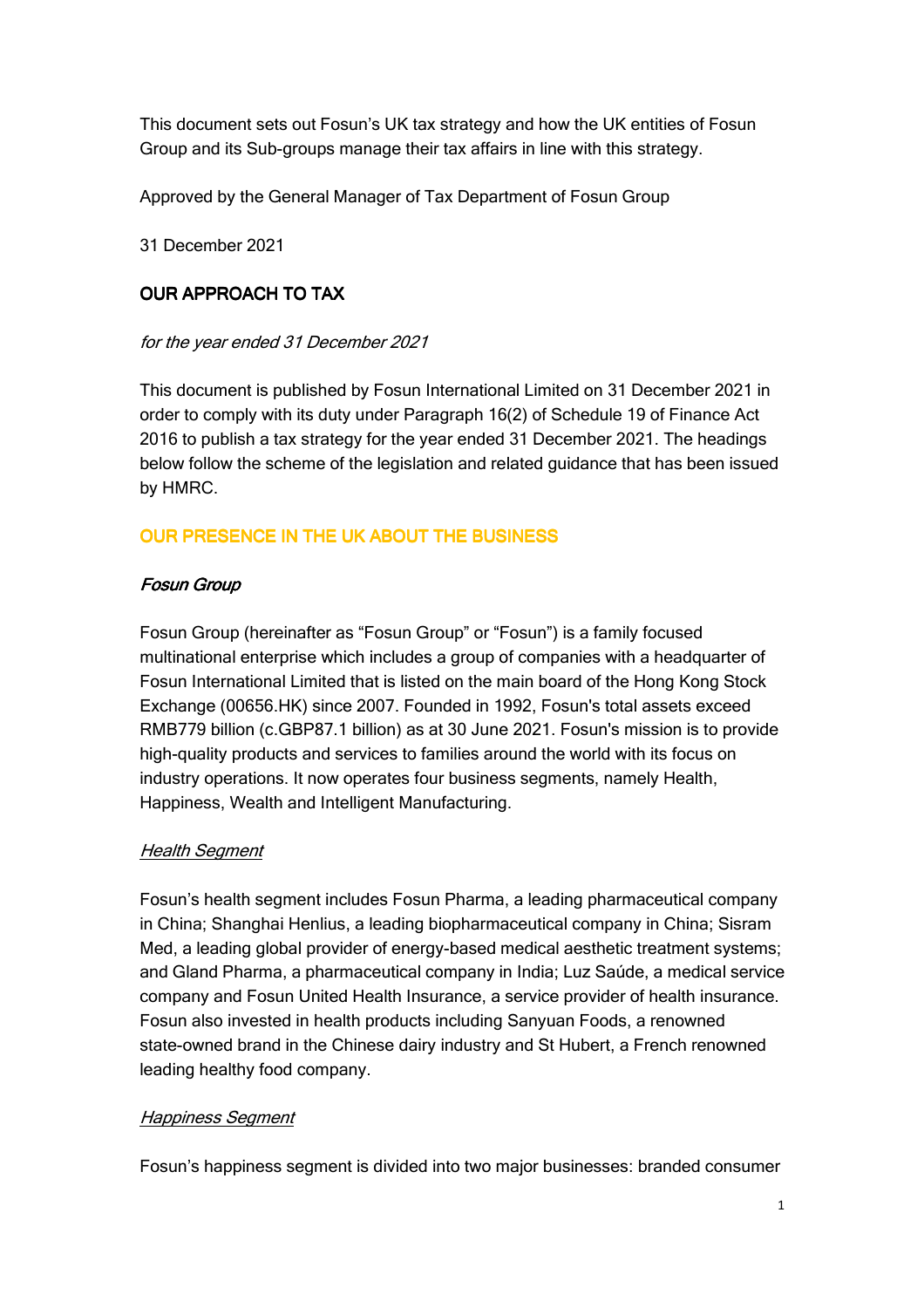and tourism and leisure. The platforms for branded consumer business include Yuyan, a Chinese cultural revival leading company, Fosun Fashion Group and Fosun Sports Group, which engage in such businesses as jewellery and fashion, liquor and spirits, fashion brands and catering, etc. Meanwhile, Fosun Tourism Group is the platform for the tourism and leisure business, engaging in such businesses as the operation of tourism destinations, resorts, hotels, content services and solutions.

### Wealth Segment

Fosun's wealth segment is divided into three major businesses: insurance, asset management (investment) and asset management (property). The insurance business includes overseas and domestic insurance businesses. The overseas insurance businesses include Portugal's largest insurer Fidelidade and Peak Reinsurance in Hong Kong. The domestic insurance businesses include Pramerica Fosun Life Insurance. The asset management (investment) business covers global asset management (private equity investments and venture capital investments), including H&A, a licensed private bank in Germany and Guide, a fast-growing Brazilian brokerage and wealth management firm based in Sao Paulo. The asset management (property) business covers globally self-owned properties and third-party real estate asset management including Bund Finance Center in Shanghai and 28 Liberty in New York.

### Intelligent Manufacturing Segment

Fosun's intelligent manufacturing segment consists of the steel and mineral resources businesses which include Nanjing Iron & Steel, Hainan Mining and the world's largest provider of intelligent manufacturing solutions, FFT in Germany.

### Fosun UK

Fosun Group has established a wholly-owned subsidiary, Fosun Management (UK) Limited (hereinafter as "Fosun UK"), as its regional office in the UK since June 2014. With approximate 9 employees, Fosun UK incorporates professional team who performs investment research and recommends to Fosun Group the investment opportunities in the UK and Europe regions, as well as corporate functional teams including HR, finance and administration. Fosun UK however does not have any decision-making functions in investment strategy or what investments to be made.

### Sub-groups

Fosun Group has business interests in various sectors. As part of Fosun Group, the following businesses (hereinafter as "Sub-groups") controlled by Fosun have operations in the UK: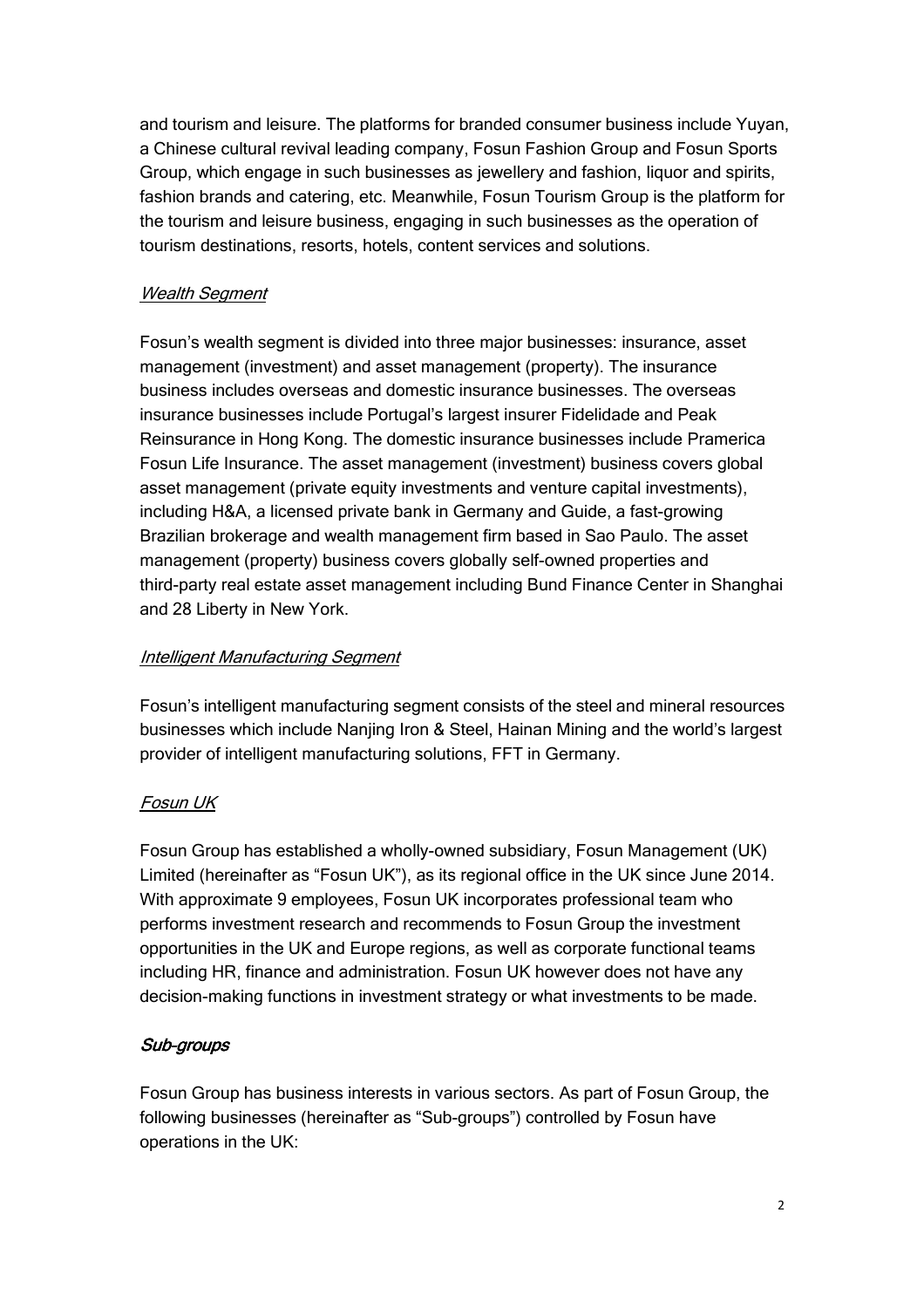| <b>Silver Cross</b>        | Silver Cross is a leading UK nursery brand and engages          |
|----------------------------|-----------------------------------------------------------------|
|                            | in the business of designing and selling nursery product        |
|                            | including strollers, furniture, car seats and etc. via retailer |
|                            | or consumer directly.                                           |
| <b>Resolution Property</b> | Resolution Property is a European real estate capital           |
|                            | management company headquartered in London.                     |
| Wolverhampton              | Wolves is a professional association football club based in     |
| <b>Wanderers Football</b>  | the city of Wolverhampton, West Midlands.                       |
| Club (Wolves)              |                                                                 |
| Club Med                   | Club Med is one of the world's largest leisure vacation         |
|                            | chains. In the UK, Club Med mainly conducts distribution        |
|                            | activities, i.e. sales of stays in Club Med resorts and         |
|                            | transport to/from the resorts to the customers.                 |
| Fidelidade                 | Fidelidade Group is spearheaded by Fidelidade -                 |
|                            | Companhia de Seguros, S.A. ("Fidelidade"), which is the         |
|                            | largest insurance company in Portugal. Fidelidade               |
|                            | Group's operations in the UK comprise (i) a pure UK             |
|                            | holding company which owns shares in a listed company,          |
|                            | and (ii) a UK property of mixed offices and retail.             |
| Hauck & Aufhäuser          | H&A is a fully licensed private bank in Germany offering        |
| (H&A)                      | financial services such as private banking, asset               |
|                            | management as well as investment banking. H&A                   |
|                            | operated in the UK via a mere representative office which       |
|                            | was transformed into a branch in August 2016. The               |
|                            | London branch mainly serves as sales office and provides        |
|                            | supports to institutional clients in England, Scotland and      |
|                            | Ireland for their investments in Germany.                       |
| Kylin Polo                 | Sunvision Kylin Polo was incorporated in 2018 and               |
|                            | operates a polo team known as Kylin Pulu. Kylin Pulu            |
|                            | team is composed by a CEO, a team manager and                   |
|                            | players, whose main business are polo events running,           |
|                            | sponsors promoting and souvenir selling.                        |
| <b>Fosun Tourism Group</b> | FTG incorporated a new independent hotel company in             |
| ("FTG")                    | 2019 with head office in London. The company                    |
|                            | specializes in lifestyle hotel brands for leisure market,       |
|                            | rendering the hotel management services including               |
|                            | design, branding, marketing and channel management              |
|                            | through the franchise agreement with landlords.                 |
|                            | FTG set up another company which operates online travel         |
|                            | business namely Thomas Cook Tourism (UK) in                     |
|                            | September 2019. Thomas Cook Tourism (UK) allows                 |
|                            | customers to design their own trip according to their           |
|                            | budget, needs and specification.                                |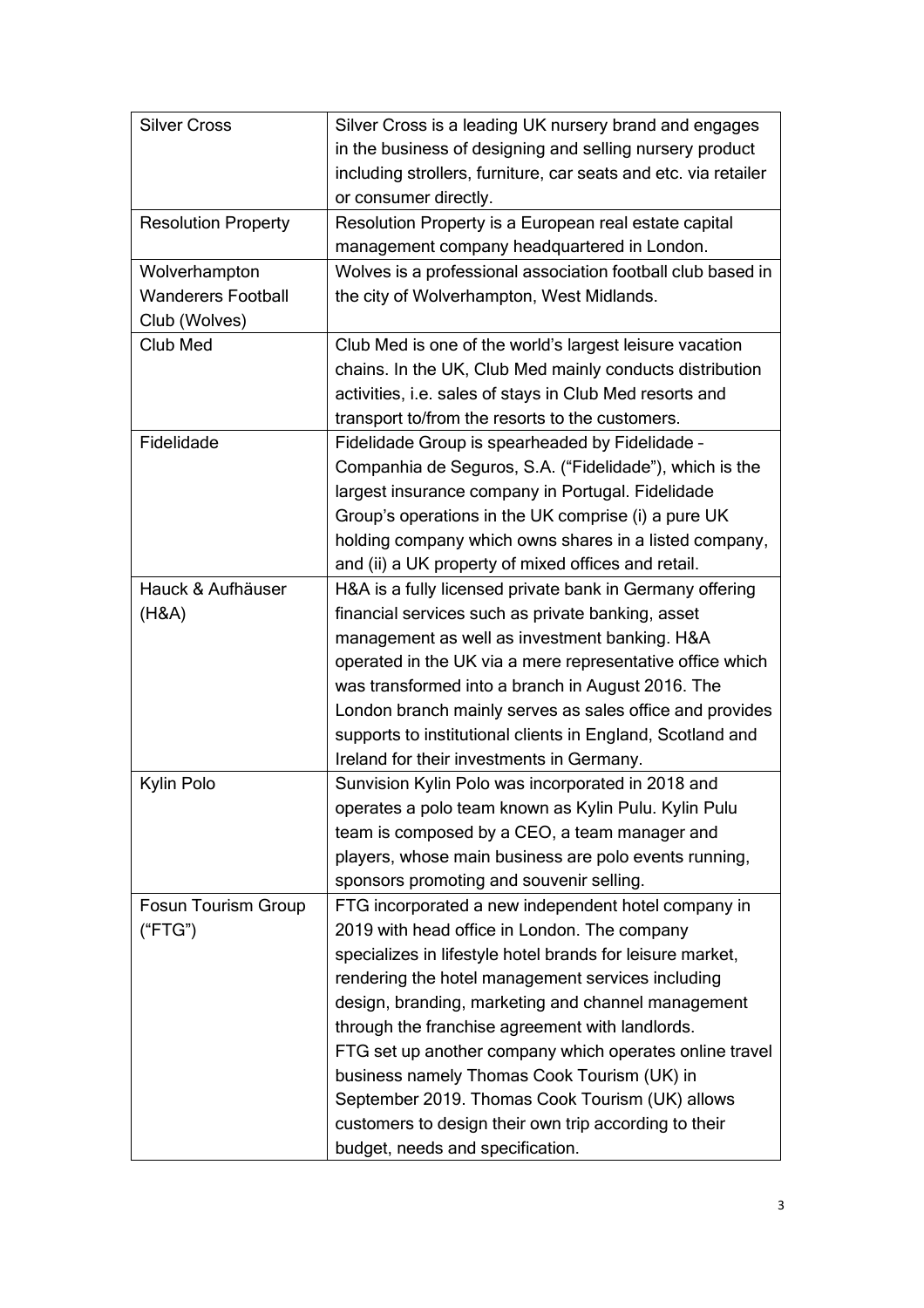## RISK MANAGEMENT AND GOVERNANCE ARRANGEMENTS IN RELATION TO TAXATION

Fosun and the Sub-groups operate on a global basis. The UK is one of the important components of our global business. As a responsible taxpayer, we comply with all tax rules and regulations in those territories in which we operate. With the constantly changing and evolving tax environment driven by OECD BEPS, EU and UN work, Fosun and the Sub-groups' tax affairs and tax risks are regularly reviewed. Fosun and the Sub-groups aim to keep up-to-date with the relevant knowledge and skills to identify, assess, manage and mitigate tax risks in order to be complied with the relevant tax legislations.

Fosun and the Sub-groups recognise their responsibility which is to deliver value to shareholders, as well as pay taxes arising from their businesses that contribute to the societies where it operates.

Fosun and the Sub-groups' UK tax strategy applies to UK taxation and taxes of all other countries in which they operate, in respect of businesses they control. For the businesses that Fosun has material interests in but do not have control of, Fosun will, where possible, exercise its influence as shareholder to ensure that those businesses' tax strategies are aligned to.

As part of our global tax policy, our tax strategy in the UK is focused on following four key objectives:

- **Payment of taxes.** We seek to ensure that we always pay the tax we are legally required to and comply fully with our tax obligations in all territories in which we operate. Our objectives are to align the tax payment outcomes with the commercial reality and where profits are generated. We aim for the tax affairs to be transparent, sustainable and well governed.
	- **Dealings with tax authorities.** We are committed to dealing with tax authorities. openly, honestly and proactively. This includes having a regular and constructive dialogue with the relevant tax authorities across all taxes, seeking advance clearance where the tax treatment is uncertain and a clearance procedure is available, discussing contentious issues as early as possible, and making full disclosure of key transactions in relevant tax returns. It also includes full disclosure and early notification where it becomes apparent that errors or mistakes have been made.
- Mitigating tax liabilities. We seek to ensure that genuine commercial transactions are structured with clear and unambiguous legislative support so that tax liabilities are controlled and minimised. Artificial structures without commercial or economic substance which give a result which is inconsistent with the underlying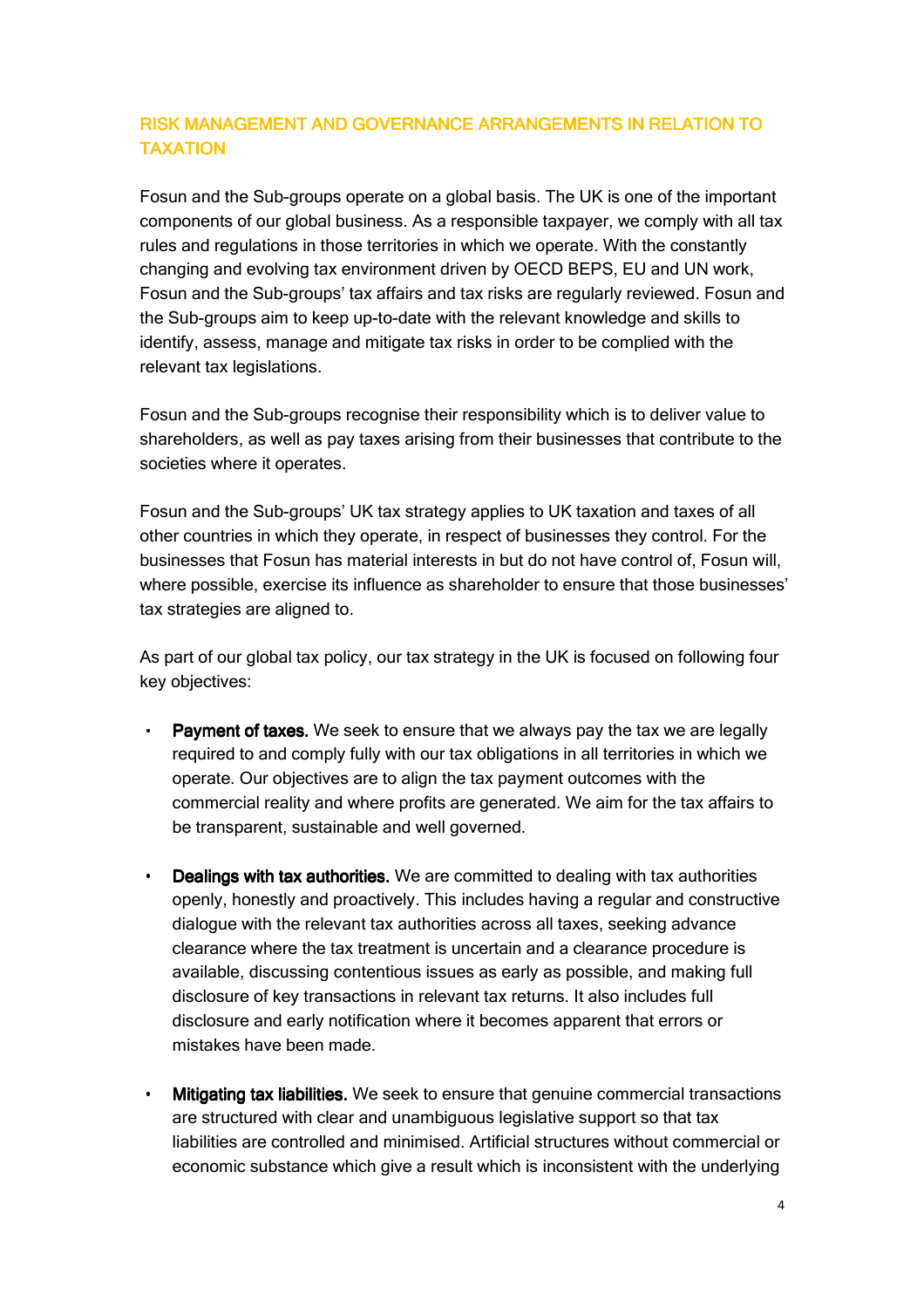economic position will not be considered.

Mitigating and controlling tax risk. Our tax strategy sets out how tax risk is mitigated and controlled by having documented principles for the involvement of the in-house tax function in transactions and business developments, the allocation of responsibilities between the tax function and the businesses, and the involvement of external advisers. These principles, which are embedded into our corporate policies and documented processes, procedures and internal controls, ensure that tax implications are fully considered on corporate transactions and business developments, as well as on day to day business operations.

At Fosun Group's level, the group Chief Financial Officer (CFO) and the General Manager of the tax department are responsible for developing tax policy and ensuring the policy is implemented across the group. It is the responsibility of the CFO and the General Manager of the tax department to keep the Board informed of all material developments relating to the Group's taxation position, especially financial or reputational risks that may arise. The Group tax department maintains oversight of compliance activities across the Group and must be informed of any disputes with any revenue authority and any proposed revenue audits by local tax authorities, including the UK.

At each Sub-group's level, the respective CFO are responsible for the tax policy in relation to their own business and operations. For the Sub-group which is headquartered in the UK or has significant operations in the UK, the local in-house financial or tax expertise are responsible for implementing the tax policy, managing the tax risks and monitoring the day-to-day taxation administration in the UK. Fosun and each Sub-group's tax departments communicate with each other on a regular basis to make sure that the key tax policy is maintained and implemented consistently across the whole group.

Fosun and the Sub-groups' tax strategy is regularly reviewed and approved by the General Manager of the Tax Department of Fosun Group while the Sub-groups' CFOs are responsible for overseeing and implementing their respective strategies at the Sub-group's level. This tax strategy for the year ended 31 December 2021 was approved by the General Manager of the Tax Department of Fosun Group on 31 December 2021.

# THE LEVEL OF RISK IN RELATION TO TAXATION THAT WE ARE PREPARED TO **ACCEPT**

Fosun and its Sub-groups have a low tolerance and conservative respect towards tax risk, and do not undertake transactions led by a tax planning purpose. External stakeholders have not sought to influence the level of acceptable risk.